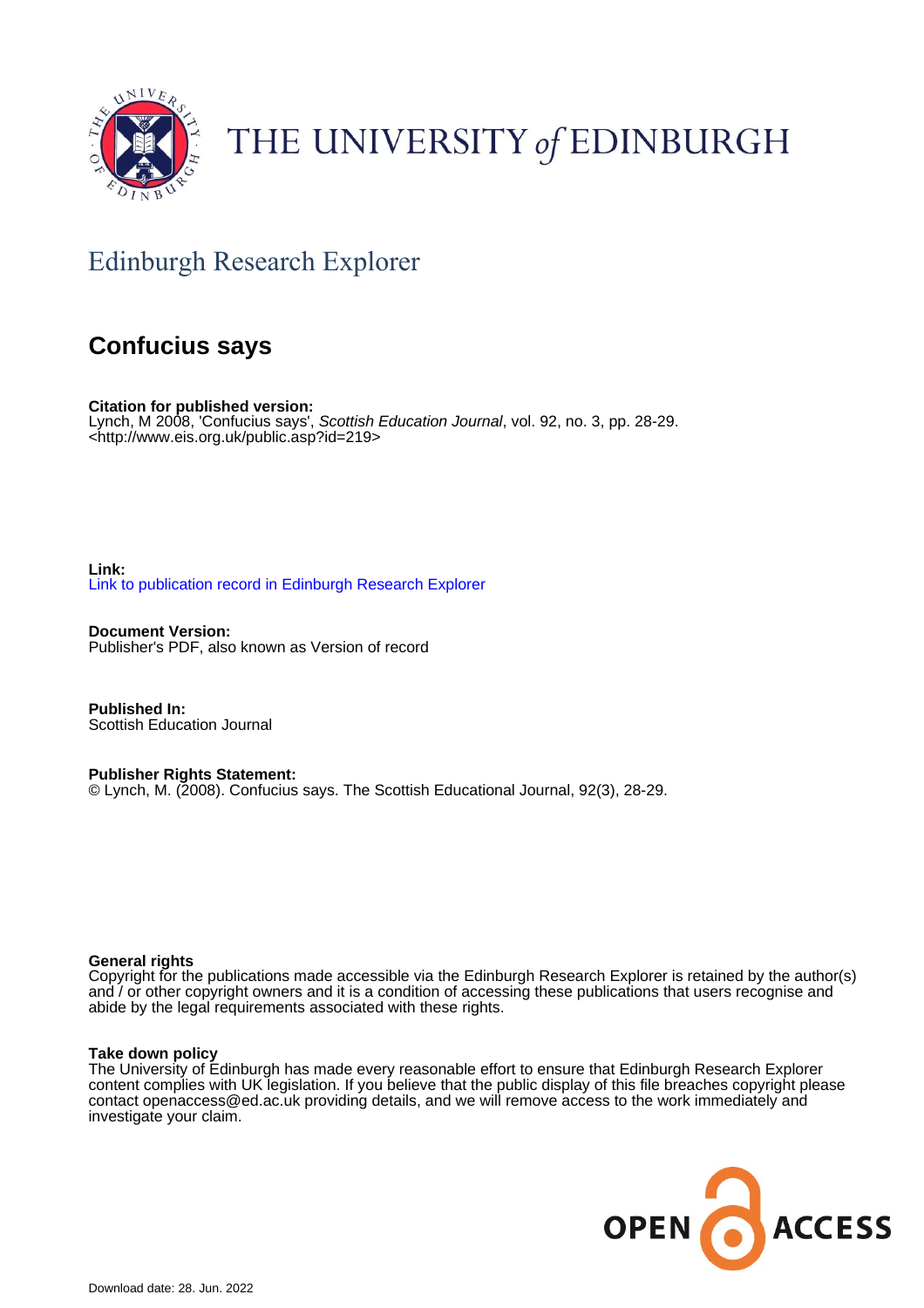**With the continuing growth of Chinese influence on the world stage, the importance of knowledge of Chinese language has never been greater. Here, the SEJ takes a look at the new PGDE (Secondary) Mandarin at the Moray House School of Education, University of Edinburgh which is helping to ensure that Scotland will be well placed to forge constructive links with China in the future.**

# **Confucius says...**

In the last few years, there has been a surge of interest in Chinese language and culture in Scotland. Scotland has a Chinese community of considerable size and their culture is evident throughout the country in many forms n the last few years, there has been a surge of interest in Chinese language and culture in Scotland. Scotland has a Chinese community of considerable size and their culture is evident Parliament has actively sought closer trade links with The People's Republic of China through the Scotland China Engagement Strategy and is keen to promote the learning and teaching of Chinese language and culture in Scottish schools.

The University of Edinburgh has been very pro-active in its support of Chinese language and culture and has established a Confucius Institute, which was officially opened by the First Minister, Alex Salmond, on 25th September last year. The Confucius Institute for Scotland in the University of Edinburgh has been set up with Sino-Scottish Government backing, to promote the teaching of Chinese language and culture in Scotland and, among other activities, offers timetabled Chinese language courses from beginner level upwards as well as courses on various aspects of contemporary China. Students following courses benefit from a top quality learning environment.

This coincides with a period of expansion of the teaching of Chinese in schools in Scotland. This has grown so rapidly that it has led to the establishment



of the Scotland China Education Network, comprising over 50 schools and including representatives from the Scottish Government, HMIe and Learning and Teaching Scotland (LTS). This has led to calls for the teaching of Chinese to be more formally established in schools with appropriately qualified teachers. It was against this background that I was asked by Pamela Munn, at that time Dean of the Moray House School of Education, to attend a meeting at St. George's School for Girls in Edinburgh in May of 2006 where I discussed with Head Teacher, Dr Judith McClure, and Vice Principal of the University of Edinburgh, Professor Geoffery Boulton, ways in which a teaching qualification in Chinese could be established.

#### **Examining the options**

Six months later several options were on the table – a PGDE course in Mandarin; a 4 year degree in collaboration with the department for Asian Studies at the University of Edinburgh, combining language, literature, culture and pedagogy; a Masters degree, also in collaboration with the department for Asian Studies at the University of Edinburgh; and the possibility of professional recognition from the General Teaching Council for Scotland upon completion of the appropriate courses and training, an area where the Confucius Institute could contribute. While the other options are still work in progress, the most popular one was the PGDE course, so the first six months of 2007 saw intense activity as colleagues in the Moray House School of Education, the GTC(S) and the Scottish Government liaised as to the practicalities of creating and validating this new course. Thanks to lots of hard work and close collaboration between the partners involved, it was possible to develop Mandarin as a qualifying subject to be included in the portfolio of languages offered as part of the Professional Graduate Diploma in Education (Secondary) at the Moray House School of Education for session 2007/8. It is testimony to what can be established when real cooperation takes place among partners working towards a common goal. Although I personally was always quite confident that we would achieve our objective, I was extremely grateful to

**C**

**h**

**i**

**n**

**e**

**s**

**e**